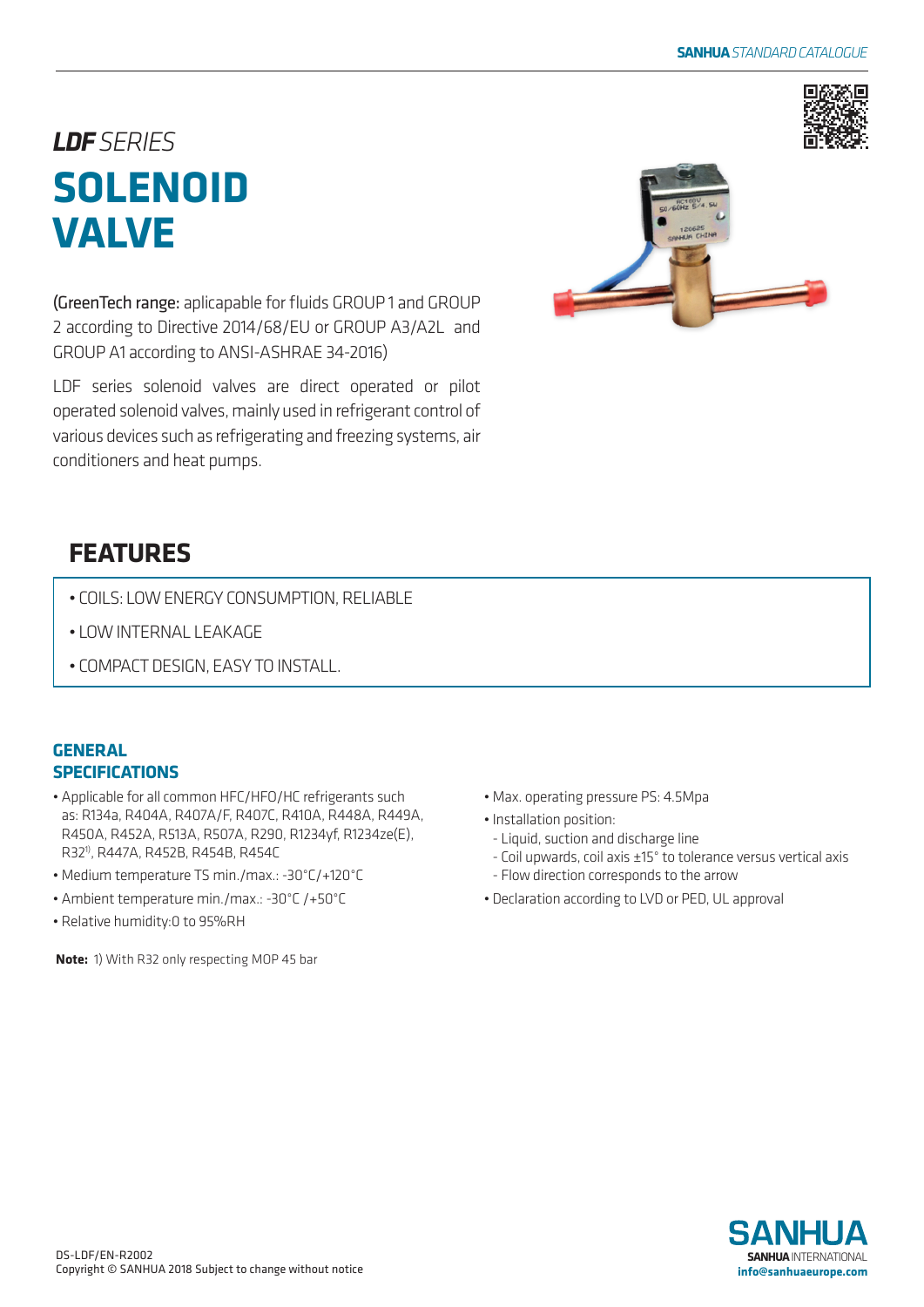### **SOLENOID VALVE**



### **TECHNICAL PARAMETERS OF VALVE BODY**

| <b>Model</b><br><b>Valve Body</b> | Part<br><b>Number</b> | <b>Normal</b><br><b>Position</b> | <b>Actuation</b> | Ø<br>Seat<br>[mm] | <b>Kv</b><br>[mm] | <b>MOP</b><br>[MPa] | <b>OPD</b><br>[MPa] |                | Ød<br><b>ODM</b><br>[inch] |
|-----------------------------------|-----------------------|----------------------------------|------------------|-------------------|-------------------|---------------------|---------------------|----------------|----------------------------|
|                                   |                       |                                  |                  |                   |                   |                     | <b>Max</b>          | <b>Min</b>     | L2                         |
| LDF2A01                           | 10127000102           | <b>NC</b>                        | Direct<br>Pilot  | $\overline{2}$    | 0.12              | 4.5                 | 3.1                 | $\overline{0}$ | 1/4                        |
| LDF2A02                           | 10127000402           |                                  |                  | 2                 | 0.12              | 4.5                 | 3.1                 | 0              | 1/4                        |
| LDF3A08                           | 10127001802           |                                  |                  | 3                 | 0.26              | 4.5                 | 3.1                 | 0.005          | 1/4                        |
| LDF4A08                           | 10127001102           |                                  |                  | 4                 | 0.3               | 4.5                 | 3.1                 | 0.005          | 1/4                        |
| LDF6A08                           | 10127001202           |                                  |                  | 5.8               | 0.6               | 4.5                 | 3.1                 | 0.005          | 5/16                       |
| LDF8A01                           | 10127000502           |                                  |                  | 8                 | 0.9               | 4.5                 | 3.1                 | 0.005          | 3/8                        |
| LDF8A02                           | 10127000602           |                                  |                  | 8                 | 1.1               | 4.5                 | 3.1                 | 0.005          | 3/8                        |

| <b>Model</b>      | Ød                   | <b>Dimensions</b> | <b>Drawings</b> |                |                |  |
|-------------------|----------------------|-------------------|-----------------|----------------|----------------|--|
| <b>Valve Body</b> | <b>ODM</b><br>[inch] | L1<br>L           |                 | L <sub>2</sub> | number         |  |
| LDF2A01           | 1/4                  | 51,6              | 40              | 39,5           | $\overline{2}$ |  |
| LDF2A02           | 1/4                  | 79,6              | 38,5            | 40             | 1              |  |
| LDF3A08           | 1/4                  | 91                | 45,8            | 46,7           | 1              |  |
| LDF4A08           | 1/4                  | 91                | 45              | 46             | 1              |  |
| LDF6A08           | 5/16                 | 95                | 48,5            | 49             | 1              |  |
| LDF8A01           | 3/8                  | 67                | 71              | 71             | $\mathcal{P}$  |  |
| LDF8A02           | 3/8                  | 120,7             | 69,5            | 71             | 1              |  |